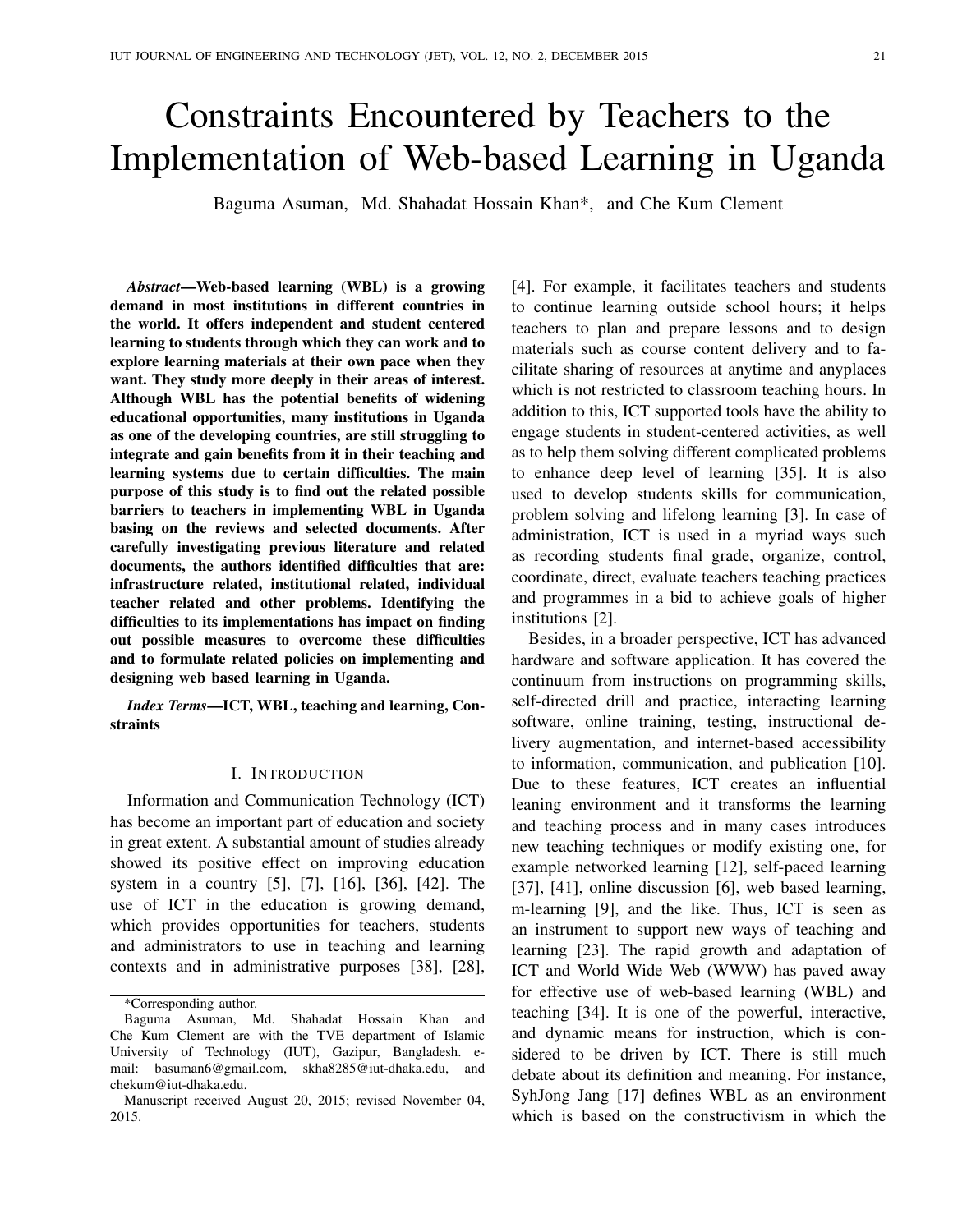students can participate in learning in a self-leading way and construct their knowledge in ways that are meaningful to them. Liu [25] defines WBL as any entity of instructional contents or activities delivered through the Web that has four features: (i) it intends to teach a focused concept, (ii) it meets specific learning objectives, (iii) it provides a learner-centered context, and (iv) it is an individual piece that can be used and reused. In this study WBL is defined as one way to deliver instruction, using web-based technologies or tools in a learning process. In other words, students use computers and Internet to interact with the other students, teacher, and learning material. In our views, it consists of technology that supports traditional classroom teaching and learning as well as online learning environments. Hadjerrouit [14] considers that it has four major features whereas we consider that it has five major features as listed below and integrated in Fig. 1:

- 1) It uses Web technologies and internet services and is delivered through the Web;
- 2) It teaches content that meets specific learning objectives aligned with the curriculum;
- 3) It is designed on the basis of a learning strategy and pedagogical procedure;
- 4) It contains reusable elements; and
- 5) It should be integrated with pedagogy and subject content.

### II. BACKGROUND

The previous literature reports that WBL provides much benefits in teaching and learning [25], [26]. More particularly the use of the web as an educational tool has provided learners and educators with a wider range of new and interesting learning experiences and teaching environments that is not possible in traditional class room teaching contexts [26], [17]. For example, it offers independent and student centered learning to students, where they can work at their own pace [19], influences their own learning by adapting different learning styles depending on their own needs [24], enables to study more deeply motivated by their areas of interest [14], encourages exploring material on their own and enables to skip over materials already mastered, enables students to join discussions at any time and encourages also those who do not speak during face-to-face classroom situation to learn [25], It allows learners to have access wide ranges of courses, which enables to reduce travel time and costs, encourages interaction between students and instructors [33].

Additionally, students can share their ideas with other students, which may help to understand the material better and they can study anywhere and anytime if they have an access to computer and Internet.

Considering its potential benefits, many educational institutions in the world have already integrated it into their systems [32] such as United States [8], Singapore, Australia [30], Scotland [37], Taiwan [26] etc. In case of some other mediocre developed countries, for instance, higher institutions of learning in Malaysia have gradually employed web-based teaching learning approach (WBTLA) [33]. However, in spite of the huge growing demand and benefits of web based learning to widen the teaching and learning opportunities, the developing countries including Uganda have not fully optimized their use and benefits due to many confronting constraints [24]. In spite of the constraints and challenges that Uganda is facing, there is a growing interest in integrating web-based education in teaching and learning process. Web-based education or learning continues to be appreciated as an important innovation within higher education. As a means for delivering university instruction, for instance, it is gradually gaining acceptance in the conventional universities in Uganda. In order to realize these demands, the aim of this paper is to identify constraints faced by teachers to implementing WBL in higher education in Uganda. The future of technology-enhanced WBL in Uganda, however, will depend very squarely on how we go about addressing the constraints. Due to the importance of WBL in the current education system and society in Uganda, identifying the possible constraints to teachers to its implementations in higher educational institutions would be of novelty and an important step in improving the quality of teaching and learning.

#### III. METHODOLOGY

The review of studies draws the attention of constraints to teachers in implementing WBL in teaching and learning process and these were located through wide search of existing academic database (e.g. Educational Resources Information Center (ERIC), Google Scholar, Ovid, Springer Link, Web of Science, Internet search engines etc.) for research in the areas of barriers to the implementation of WBL.The authors identified, studied and carefully evaluated 65 articles, which were the focus of the review. However out of these 65 papers only 44 had the related content that was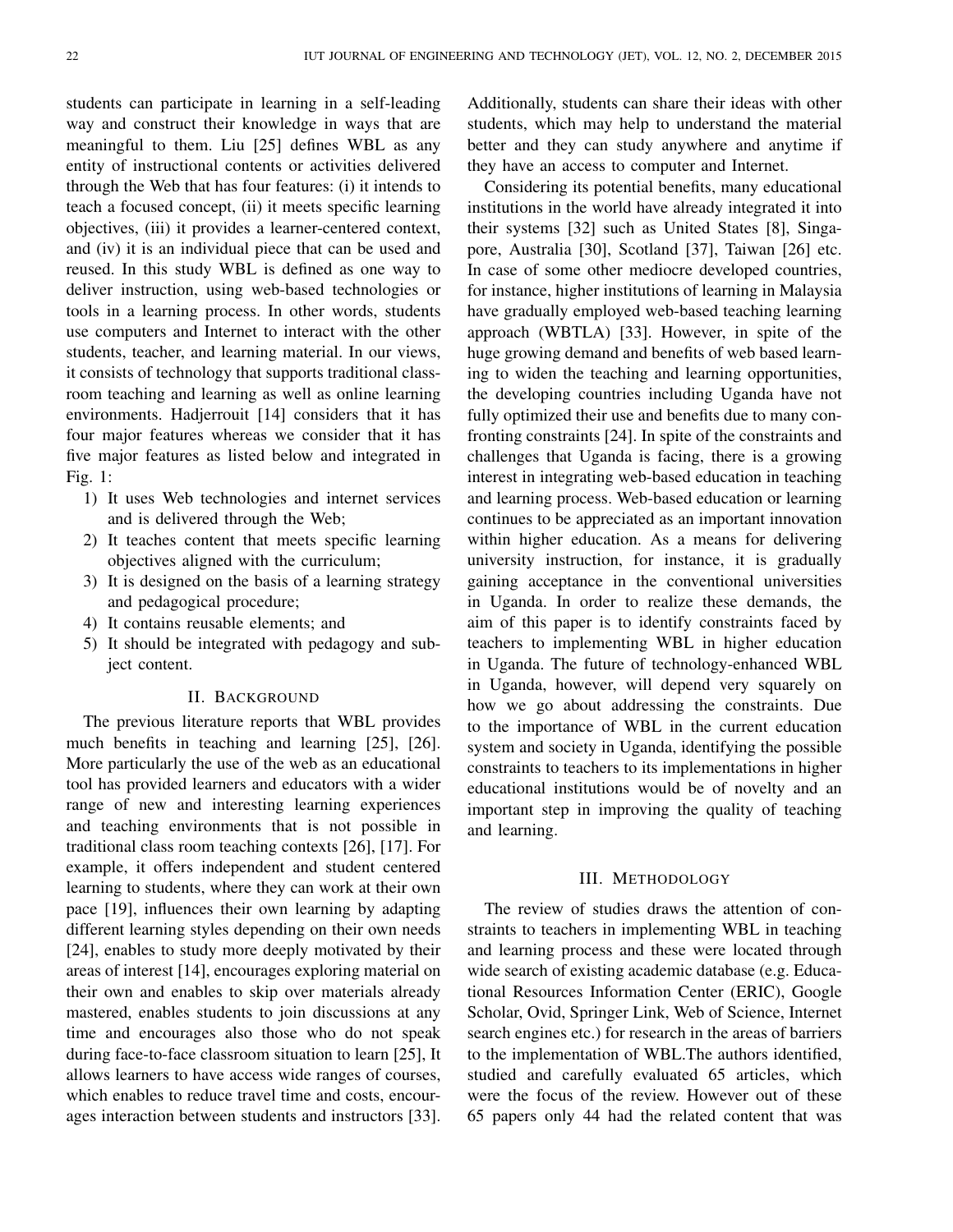

Fig. 1: WBL resources; main characteristics [14]

needed and therefore, were included in this paper. Fig. 2 presents the percentage of reviewed articles. In order to include a study in this review, there had to be evidence within the paper of having related data, which could provide important insight to this present study. In contrast those studies, which were not related to current study, were left out. The criteria for selection of studies for this study was done from the general approach of WBL and its problems, barriers to ICT integration in the teaching and learning process; however much concentration was on constraints encountered by teachers in the implementation of WBL during the analysis of these studies. Within this review, the main purpose of the analysis was to identify how the authors have described the various barriers in implementing WBL and how data was defined and analyzed. First, each study was scrutinized to identify the problems, and the way authors categorized them. The barriers identified were examined across all studies and when differences were found, the papers were reexamined to look at how the problem was analyzed to make sure it was not taken out of context. The analysis of the selected studies was supported by the previous literature in this domain. The authors constructed ideas and contents from these selected studies through reading and rereading them. Further sources cited were relevant government and institutional documents which were reviewed through document analysis and

got the insight of constraints to teachers towards the implementation of WBL. By using different techniques and approaches, the researchers intended to strengthen the validity of the results.

### IV. RESULTS

Based on the analysis, we found that although most institutions are committed to implementing WBL in their programs, the process is hindered by a number of constraints. After carefully analyzing, we categorize four broader areas of constraints, such as: (i) infrastructure related problem, (ii) institutional related problems, (iii) individual teachers related problems and (iv) other problems. Each category are described in more detail below:

# *A. Infrastructure related problem*

The infrastructure related problems as discussed in this paper refer to hardware, software and connectivity to access WBL. It includes availability of electricity and telephony; basic requirement for computer-based or online learning; access to computers in schools, communities, and households; as well as affordable Internet service.

*1) High speed internet access:* WBL includes a wide variety of learning strategies and ICT applications for exchanging information and gaining knowledge through applications like video conferencing,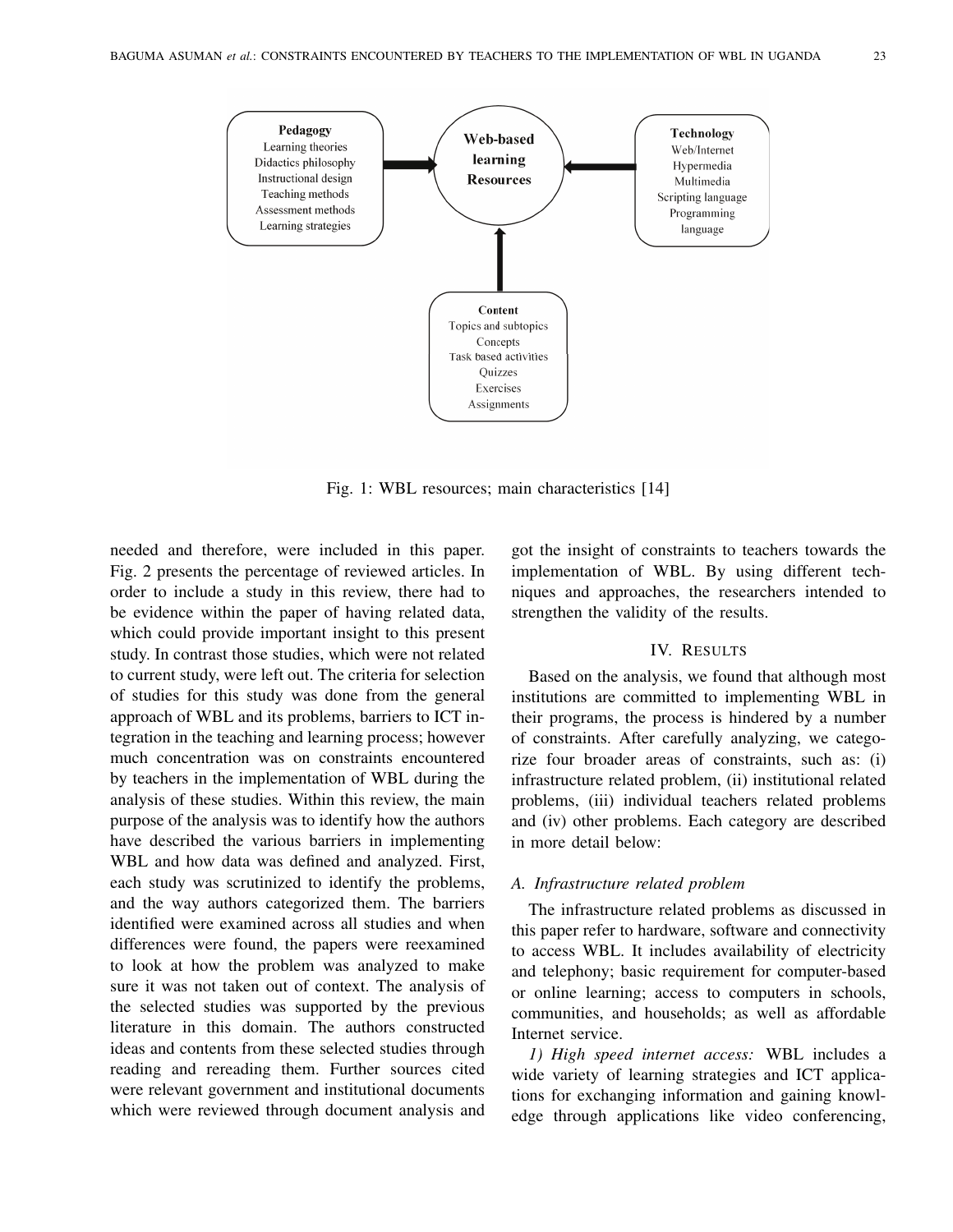

# Reviewed papers

Fig. 2: Statistics of all reviewed papers

mobile technologies, electronic learning platforms, and other web-based technologies which require quite high speed Internet connection. Slow Internet connection can be the biggest challenge in the implementation of the above-mentioned services. It is in line with [39] in where they stated that developing countries are using slow broadband connections and their magnitudes are still on a low scale. In Uganda, it is seen that Internet is concentrated in the urban areas and a few economic towns but not in the rural areas. Therefore having slow Internet connection in most areas in Uganda is one of the constraints facing in implementing WBL throughout the country.

*2) Access to web based equipment:* Lack of equipment such as laptops, computers, servers, is a significant barrier to use ICT for WBL. It is not only for the newer computer-based ICT, but also even for the more traditional ICT such as audio and video, radio and television broadcasting [26], [27]. Besides, ICT equipment like laptops, computers, web cameras, servers which are needed for web based education, requires huge money to purchase software like blackboard, school keep, Moodle, articulate storyline, etc. require to be updated regularly. Using up-to-date hardware and software resources is a key feature to diffusion of WBL [35], [13]. Whatever limited access there may be: few computers and the Internet, which is usually concentrated in the major urban centres. These limited facilities are mostly found at the workplace rather than in educational institutions and peoples home in Uganda. Therefore, there is less scope for accessing resources for implementing WBL.

### *B. Institutional related problems*

It refers to those constraints, which teachers might encounter due to educational institutions and that are discussed below:

*1) Technical support:* Many developing and under developing countries are struggling to integrate WBL in their education due to lack of technical support [38], such as China [27], Oman [4], Nigeria [2]. This includes issues like installation, fixing, operation, care, network, management, and security of WBL facilities. Teachers usually do not have courage to use computers because they were not sure where to turn for help when something went wrong while using computers in their instructions. It was found that most institutions are not giving adequate technical support hence affecting the implementation of web based learning [34]. Jones [18], reported that if there is a lack of technical support available in an institution, then it is likely that technical maintenance will not be carried out regularly, resulting in a higher risk of technical breakdowns. Therefore, lack of technical support is very stressful for teachers, which may affect the teachers willingness in the adoption of WBL in Uganda.

*2) Administrative support:* Administrative support is critical to the successful integration of web based learning into teaching and learning processes in Uganda. Administrators can provide the conditions that are needed, such as WBL related policy, incentives and resources [2], therefore lack of administrative support can affect the implementation of WBL in education system in Uganda [26]. For the broad use and integration of WBL, administrators should have a broad understanding of technical, pedagogical, administrative, financial and social dimensions of web based learning in education. Therefore, lack of administrative support may hamper teachers use of WBL in Uganda.

*3) Lack of funds:* Acquiring or accessing the necessary equipment required to use during WBL have significant cost, not only in terms of the capital cost or purchasing the equipment, but also those pertaining to maintenance and servicing [1]. It is found that developing countries like Uganda still have unreliable power, high-energy costs, inadequate transportation infrastructure, and corruption which inhibit economic development and investor confidence. With the above constraints, the cost of hardware and software are high which may result in many institutions failing to accommodate it hence becoming a barrier to the teachers to implement WBL. Besides, use of ICT equipment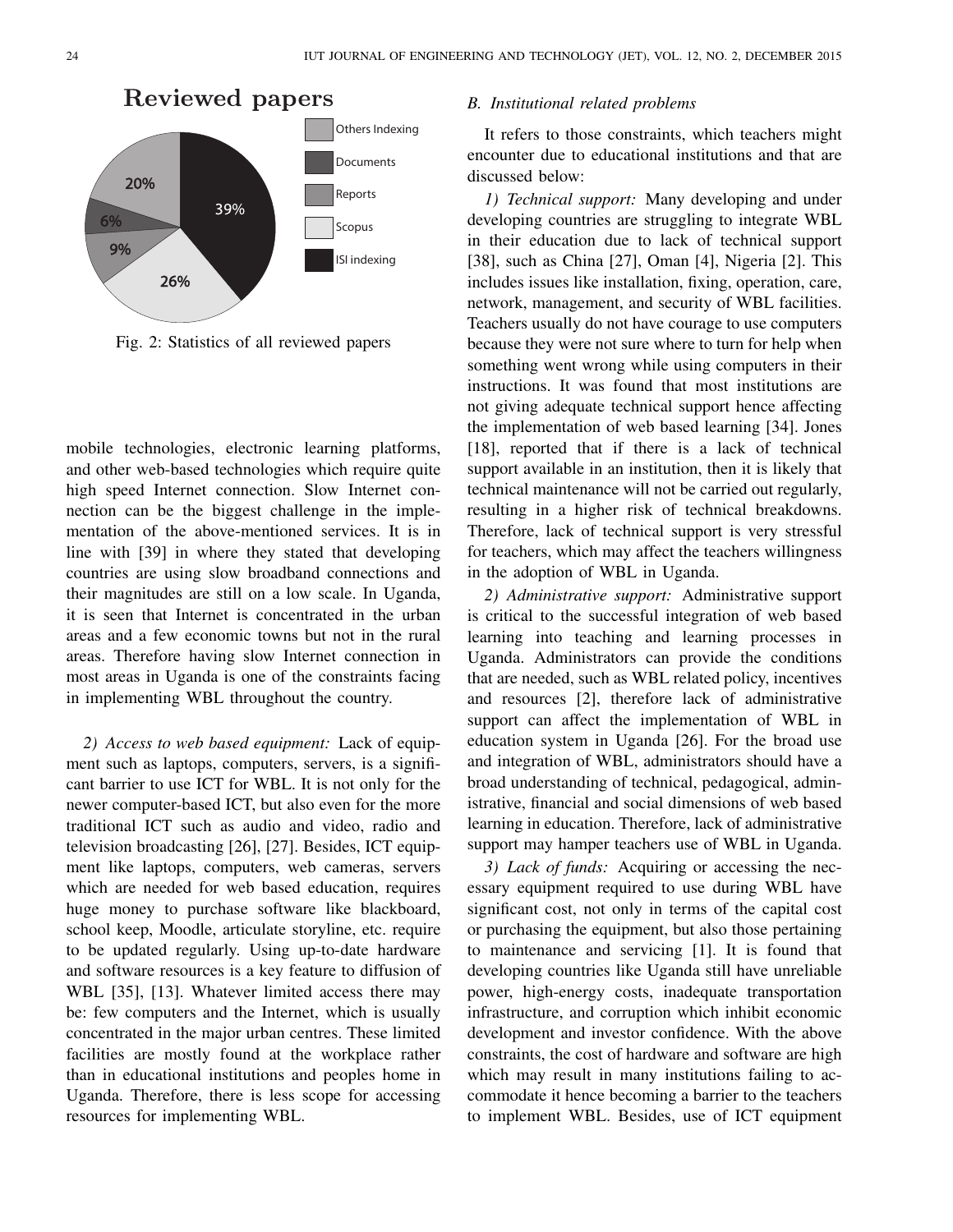and access to the Internet through an internet service provider (ISP) incurs costs, training learners and teachers to acquire skills may be another expense to both the teachers, institutions and students [15]. Since Uganda is one of the developing countries having lack of funds and resources that result difficulties of implementing WBL.

### *C. Individual teachers related problems*

Teachers in Uganda may face problems in the integration of WBL due to their personal weaknesses which is referred as individual related problems. The detailed discussion is presented below:

*1) Lack of skills, knowledge and competence:* Some teachers concerned about WBL have not (yet) developed an understanding of how current Web resources could be used interactively to improve the teaching and learning experience of students [37]. Most of them lack technical knowledge, skills and competence of how to create interactive exercises on the Web. However, previous studies reported that the success of educational innovations depends largely on the skills and knowledge of teachers [14]. Alternatively lack of training in use and integration of WBL also hinders its implementation [17]. Thus teachers skills and competences related to WBL is the biggest challenge.

*2) Lack of time:* Recent studies show that some teachers have competence and confidence in using computers in teaching, but they still make little use of technologies because of time [27], [11], [40]. Studies have identified time limitations and the difficulty in scheduling enough web based classes as barriers to implement WBL [34], [8]. The constraint of time exists for teachers in many aspects of their work as it affects their ability to complete tasks and time required to learn how to use the technology. This included the time needed to locate hardware, prepare materials to use, explore the web and practice to use technology, deal with technical problems, and receive adequate training and many other busy schedules [4], [20]. Some teachers workload is heavy rendering them no time to prepare and develop web based materials suitable to their local needs [1], [22].

*3) Teachers Attitude towards Computer:* Teachers attitudes have been investigated to be main forecasters of the use of new technologies in instructional situations [29] and this affects the implementation of web based learning in Uganda. The effective use of technology in the classroom depends to a great extent on the teachers attitudes toward these tools [15]. If teachers have negative conceptions and beliefs about the effectiveness of WBL in education then the efforts would not be successful.

### *D. Other problems*

Apart from the above three stated problems, there were two more problem areas such as relevance of content and lack of awareness that were identified and placed under other problems. The detailed discussion is as follows:

*1) Relevance of Content:* Learners encounter difficulties in WBL content, for example some courses like medicine, engineering and many other courses require practical lessons. These subjects are generally difficult to be involved through WBL environment. According to Adam [1], while ICT literacy is generally on the rise, skills for the application of ICT to subject areas in natural sciences, engineering, medicine, social sciences, and art have not been fully developed. The learners may not be able to grasp and comprehend with the learning because they are not physically present in classes and not having hands on skills. The skills of accessing, assessing, and evaluating information on global networks are taught on a low scale in universities and colleges in Uganda.

*2) Lack of awareness:* This is observed that administrators, academic policy makers, and other administrative officers who are involved with integrating WBL in Uganda, also possess lack of overall understanding about how to reorient teaching, learning, and research with the digital domain [11]. Therefore, teachers were not receiving proper and adequate supports to use WBL in their teaching.

# V. DISCUSSIONS AND CONCLUSIONS

Integrating the use of WBL in teaching and learning process is a big challenge to many institutions in Uganda and other developing countries hence many countries have not embraced its use at a large scale. WBL has a significant impact towards widening Ugandas education opportunities as earlier indicated. These benefits will encourage more Ugandans who are busy at their work to enroll for further studies since they can learn from anywhere, anytime as long as they are connected to the Internet and have access to their course content. Therefore knowing how WBL changes teaching practices as well as the ways in which students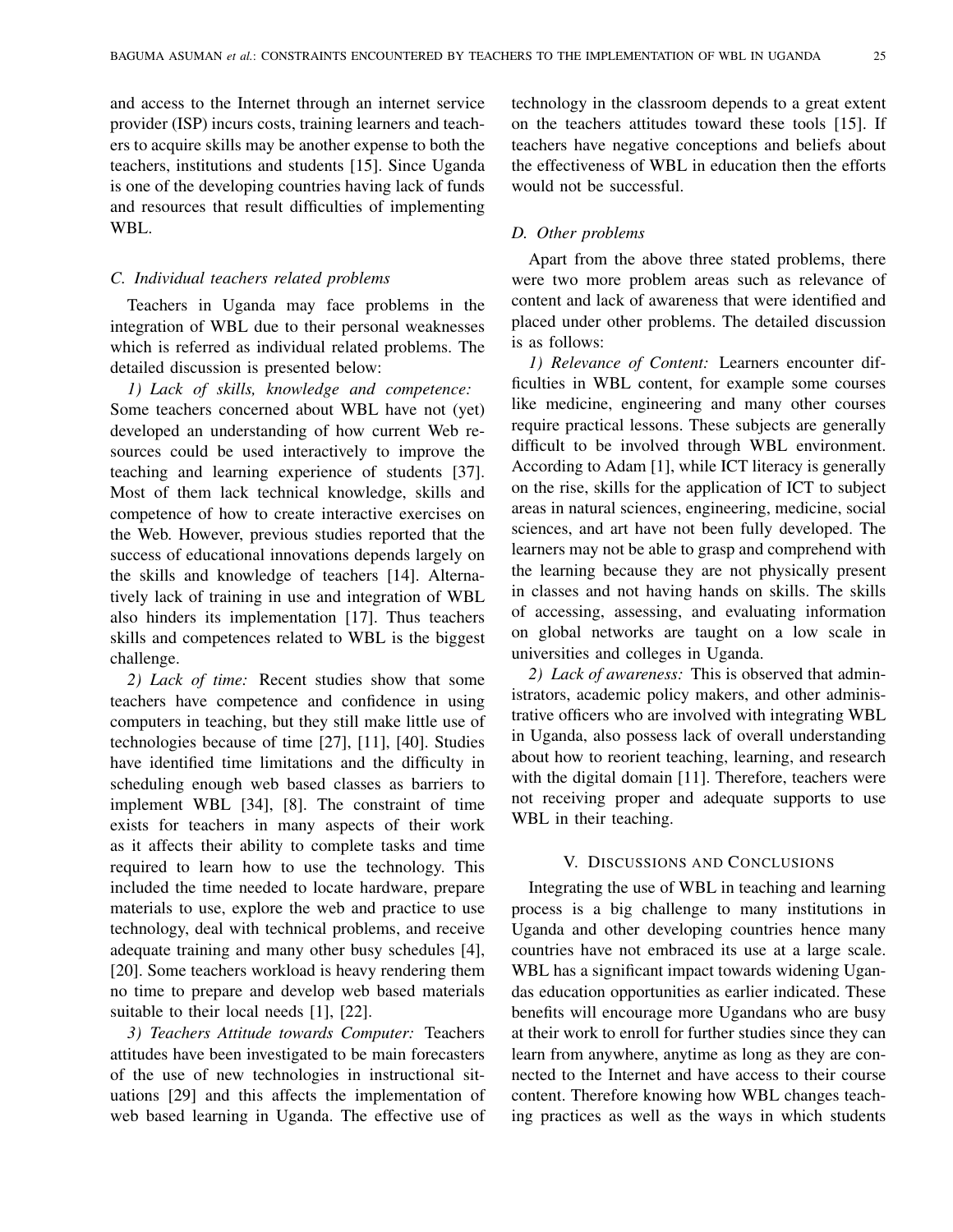learn, is fundamental for evaluating its effectiveness and fully integrate it into teaching and learning for all higher institutions in Uganda. Identifying the possible constraints to teachers to WBL implementations in Ugandas higher educational institutions would be of novelty and an important step in improving the quality of teaching and learning. It also acts as a guideline for policymakers and curriculum developers who are working on implementing and designing web based learning in developing countries.

It is important to acknowledge the limitation of this study. We identified the constraints based on the selected studies and document analysis, which were not validated by empirical data. However, there are many other studies in existing literature that were based on reviews and they contributed in the related fields [22], [31], [21]. Therefore, further research in this topic is necessary in Uganda and other developing countries to explore more about barriers and to find out the best possible ways to overcome these difficulties. In order to reap much from WBL, we recommend that governments and donors should be encouraged to support institutions in Uganda to overcome the fore mentioned constraints when implementing WBL. Uganda and other developing countries could be benefited by taking advantage of WBL, therefore, need to train teachers on how to use this technology, to provide updated hardware and software to support, to provide infrastructure and resources needed and to find ways in resolving all the difficulties hampering implementation of WBL. The Institutions and universities need to expose students and teachers to more ICT skills in all faculties and putting more support in extending IT to lower levels like primary and secondary schools since it is not yet effectively integrated at these levels. As these difficulties may typically change over time, they could be further studied by comparing the findings from other researchers.

In conclusion, it is important for educational organizations to be aware of the barriers that hinder staff from implementing Web-based approaches/learning in teaching and learning process in higher education. The potential of WBL can only be satisfied if teachers have the opportunity and motivation to use this technology. Significant investments in ICT by universities will mean nothing if staff are overwhelmed by the difficulties they encounter. In order to create positive awareness of using WBL among teachers, it is necessary for understanding the barriers that teachers

face in implementing WBL. Thereafter, it is needed to provide proper ways and alternatives of controlling these barriers. For instance, proper training of teachers in applying web technologies is essential for building teachers competences in the area of WBL. In that way the shortcomings of WBL will be reduced and will gradually escalation its degree of diffusion into the educational system.

### **REFERENCES**

- [1] L. Adam, "Information and communication technologies in higher education in africa: Initiatives and challenges," *Journal of Higher Education in Africa*, vol. 1, no. 1, pp. 195–221, 2003.
- [2] S. S. Adebayo, "The impact of application of information and communications technology (ict) in the administration of polytechnics in ogun state, nigeria," *International Journal of Students' Research in Technology & Management*, vol. 1, no. 5, pp. 505–515, 2015.
- [3] M. Afshari, K. A. Bakar, W. S. Luan, B. A. Samah, and F. S. Fooi, "Factors affecting teachers' use of information and communication technology." *Online Submission*, vol. 2, no. 1, pp. 77–104, 2009.
- [4] S. Al-Senaidi, L. Lin, and J. Poirot, "Barriers to adopting technology for teaching and learning in oman," *Computers & Education*, vol. 53, no. 3, pp. 575–590, 2009.
- [5] A. Balanskat, R. Blamire, and S. Kefala, "The ict impact report," *European Schoolnet*, 2006.
- [6] T. Bender, *Discussion-based online teaching to enhance student learning: Theory, practice, and assessment*. Stylus Publishing, LLC., 2003.
- [7] A. S. Blignaut, J. E. Hinostroza, C. J. Els, and M. Brun, "Ict in education policy and practice in developing countries: South africa and chile compared through sites 2006," *Computers & Education*, vol. 55, no. 4, pp. 1552–1563, 2010.
- [8] D. A. Cook and D. M. Dupras, "A practical guide to developing effective web-based learning," *Journal of general internal medicine*, vol. 19, no. 6, pp. 698–707, 2004.
- [9] H. Crompton, "A historical overview of mobile learning: Toward learner-centered education," in *Handbook of mobile learning*, 2013, pp. 3–14.
- [10] L. B. Dias and S. Atkinson, "Technology integration: Best practices–where do teachers stand? 5 (11)," *IEJLL: International Electronic Journal for Leadership in Learning*, vol. 5, 2001.
- [11] Y. Goktas, S. Yildirim, and Z. Yildirim, "Main barriers and possible enablers of icts integration into pre-service teacher education programs," *Journal of Educational Technology & Society*, vol. 12, no. 1, pp. 193–204, 2009.
- [12] P. Goodyear, "Educational design and networked learning: Patterns, pattern languages and design practice," *Australasian Journal of Educational Technology*, vol. 21, no. 1, 2005.
- [13] Y. Gülbahar, "Technology planning: A roadmap to successful technology integration in schools," *Computers & Education*, vol. 49, no. 4, pp. 943–956, 2007.
- [14] S. Hadjerrouit, "Developing web-based learning resources in school education: a user-centered approach," 2010.
- [15] F. M. Ihmeideh, "Barriers to the use of technology in jordanian pre-school settings," *Technology, Pedagogy and Education*, vol. 18, no. 3, pp. 325–341, 2009.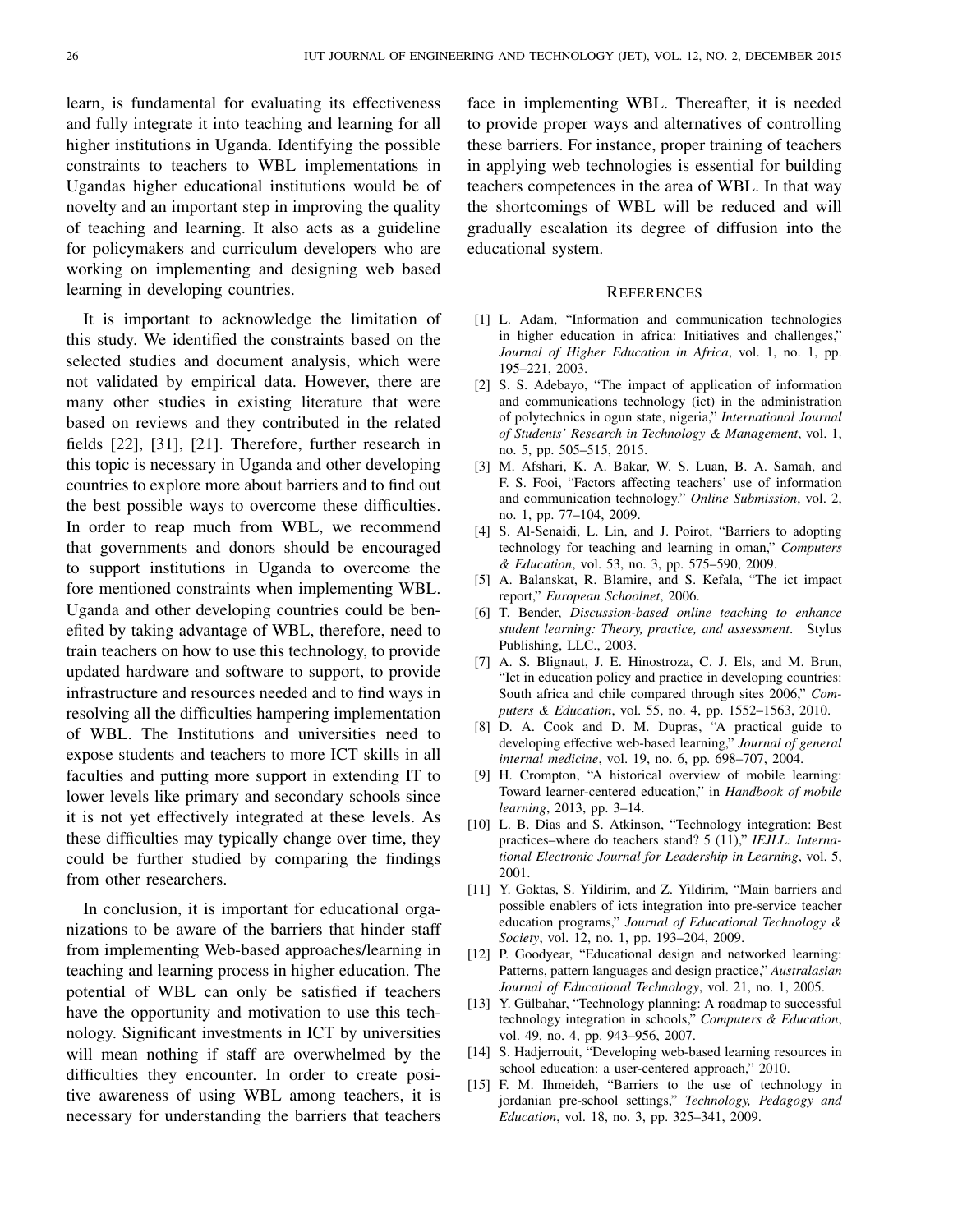- [16] R. M. Jamieson-Proctor, P. C. Burnett, G. Finger, and G. Watson, "Ict integration and teachers' confidence in using ict for teaching and learning in queensland state schools," *Australasian Journal of Educational Technology*, vol. 22, no. 4, 2006.
- [17] S.-J. Jang, "The effects of incorporating web-assisted learning with team teaching in seventh-grade science classes," *International Journal of Science Education*, vol. 28, no. 6, pp. 615–632, 2006.
- [18] A. Jones, "A review of the research literature on barriers to the uptake of ict by teachers." 2004.
- [19] R. Kay, "Examining the effectiveness of web-based learning tools in middle and secondary school science classrooms," *Interdisciplinary Journal of E-Learning and Learning Objects*, vol. 7, no. 1, pp. 359–374, 2011.
- [20] J. Keengwe, G. Onchwari, and P. Wachira, "Computer technology integration and student learning: Barriers and promise," *Journal of Science Education and Technology*, vol. 17, no. 6, pp. 560–565, 2008.
- [21] D. Kember, "A reconceptualisation of the research into university academics' conceptions of teaching," *Learning and instruction*, vol. 7, no. 3, pp. 255–275, 1997.
- [22] M. Khan, S. Hossain, M. Hasan, and C. K. Clement, "Barriers to the introduction of ict into education in developing countries: The example of bangladesh." *Online Submission*, vol. 5, no. 2, pp. 61–80, 2012.
- [23] S. H. Khan, "Emerging conceptions of ict-enhanced teaching: Australian tafe context," *Instructional Science*, vol. 43, no. 6, pp. 683–708, 2015.
- [24] G. Kituyi and I. Tusubira, "A framework for the integration of e-learning in higher education institutions in developing countries," *International Journal of Education and Development using Information and Communication Technology*, vol. 9, no. 2, p. 19, 2013.
- [25] L. Liu, "An intermediate effect between the quality of webbased learning applications and student learning."
- [26] S.-H. Liu, "Factors related to pedagogical beliefs of teachers and technology integration," *Computers & Education*, vol. 56, no. 4, pp. 1012–1022, 2011.
- [27] X. Liu and J. Pange, "Early childhood teachers perceived barriers to ict integration in teaching: a survey study in mainland china," *Journal of Computers in Education*, vol. 2, no. 1, pp. 61–75, 2014.
- [28] J. K. Macharia and T. G. Pelser, "Key factors that influence the diffusion and infusion of information and communication technologies in kenyan higher education," *Studies in Higher Education*, vol. 39, no. 4, pp. 695–709, 2014.
- [29] H. Mahdizadeh, H. Biemans, and M. Mulder, "Determining factors of the use of e-learning environments by university teachers," *Computers & Education*, vol. 51, no. 1, pp. 142– 154, 2008.
- [30] C. McLoughlin and J. Luca, "A learner–centred approach to developing team skills through web–based learning and assessment," *British Journal of Educational Technology*, vol. 33, no. 5, pp. 571–582, 2002.
- [31] S. Mumtaz, "Factors affecting teachers' use of information and communications technology: a review of the literature," *Journal of information technology for teacher education*, vol. 9, no. 3, pp. 319–342, 2000.
- [32] C. Nam and T. Smith-Jackson, "Web-based learning environment: A theory-based design process for development and evaluation," *Journal of Information Technology Education: Research*, vol. 6, no. 1, pp. 23–43, 2007.
- [33] A. B. Nordin and N. Alias, "Web-based teaching and learning approach (wbtla) usability in institutions of higher learning in malaysia," 2013.
- [34] K. Pajo and C. Wallace, "Barriers to the uptake of web-based technology by university teachers," *International Journal of E-Learning & Distance Education*, vol. 16, no. 1, pp. 70–84, 2007.
- [35] S. H. Park and P. A. Ertmer, "Examining barriers in technology-enhanced problem-based learning: Using a performance support systems approach," *British Journal of Educational Technology*, vol. 39, no. 4, pp. 631–643, 2008.
- [36] J. Peeraer and P. Van Petegem, "Ict in teacher education in an emerging developing country: Vietnams baseline situation at the start of the year of ict," *Computers & Education*, vol. 56, no. 4, pp. 974–982, 2011.
- [37] G. Roberts, "Teaching using the web: Conceptions and approaches from a phenomenographic perspective," *Instructional science*, vol. 31, no. 1-2, pp. 127–150, 2003.
- [38] M. Shadreck, "Integrating icts into the environmental science primary school classroom in chegutu district, zimbabwe: problems and solutions." *European Journal of Science and Mathematics Education*, vol. 3, no. 1, pp. 90–96, 2015.
- [39] A. Sife, E. Lwoga, C. Sanga *et al.*, "New technologies for teaching and learning: Challenges for higher learning institutions in developing countries," *International Journal of Education and Development using ICT*, vol. 3, no. 2, 2007.
- [40] M. Tezer and Z. Ertarkan, "Teachers proficiency and infrastructural problems of using technology during the process of technology integration in pre-school education institutions of north cyprus," *Procedia-Social and Behavioral Sciences*, vol. 9, pp. 1960–1968, 2010.
- [41] J. G. Tullis and A. S. Benjamin, "On the effectiveness of selfpaced learning," *Journal of Memory and Language*, vol. 64, no. 2, pp. 109–118, 2011.
- [42] M. Zarini, D. N. Wilson, N. Y. Mar, and T. Varis, "Overview: The growing role of icts in education and training," in *International Handbook of Education for the Changing World of Work*. Springer, 2009, pp. 1834–1846.



Baguma Asuman holds Masters of Science in Technical Education (Computer Science and Engineering) from Islamic University of Technology (IUT) Dhaka Bangladesh, He received his BSc in Information Technology from Islamic University in Uganda. He worked with, Airtel Uganda as Data support, Warid telecom as customer care Adviser. He was awarded three awards of

best employee of the month at Warid telecom Uganda in 2012. He presented a paper in the International Conference on TVET for sustainable Development in Dhaka, Participated in International Nature Summit at Notre Dame College Dhaka, 2015 and was awarded second prize for Confab Seminar, Debated in different tournaments from different Universities in Bangladesh. He was appointed teaching assistant in the Department of Technical and Vocational education (TVE) at IUT, and he also belongs to a research group of Dr. Shahadat Hossain Khan, Assistant Professor of TVE Department, IUT. He can be contacted on basuman6@gmail.com, bagumaasuman@yahoo.com.